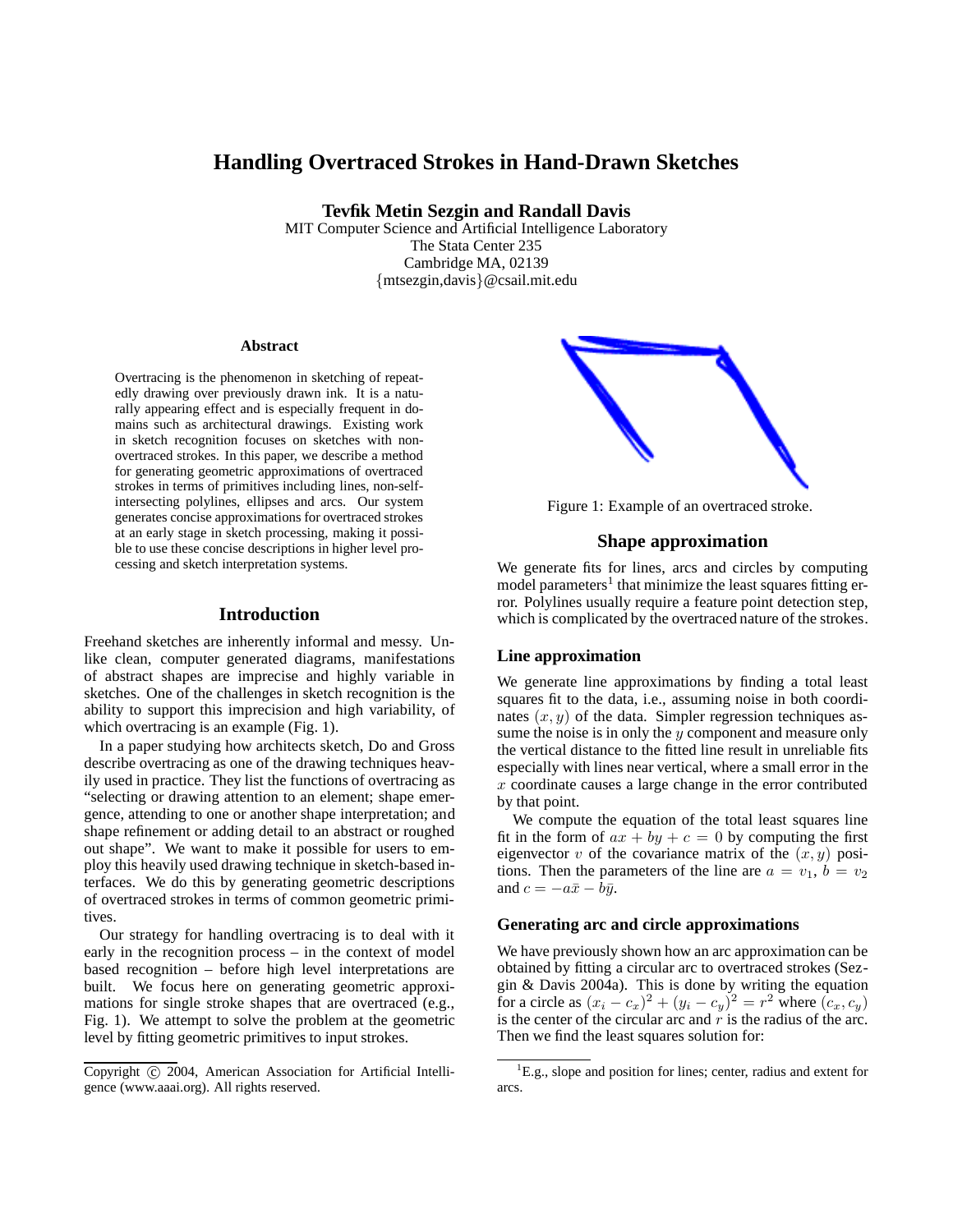$$
\begin{bmatrix} 2x_1 & 2y_1 & 1 \ 2x_2 & 2y_2 & 1 \ \cdot & \cdot & \cdot \ 2x_n & 2y_n & 1 \end{bmatrix} \begin{bmatrix} c_x \\ c_y \\ r' \end{bmatrix} = \begin{bmatrix} x_1^2 + y_1^2 \\ x_2^2 + y_2^2 \\ \cdot \\ \cdot \\ x_n^2 + y_n^2 \end{bmatrix}
$$

Here  $r^2 = r^2 - c_x^2 - c_y^2$ . Finally we calculate the starting angle and the extent for the arc. If the extent of the arc computed by accumulating direction changes exceeds  $2\pi$ , we have a full circle instead of an arc.

### **Ellipse approximation**

Among many methods for elliptical approximation of data (Bookstein 1979; Fitzgibbon *et al.* 1999; Faber & Fisher September 2001), we found the direct ellipse fitting method proposed by (Fitzgibbon *et al.* 1999) to be the most appropriate, because it specifically attempts to fit an ellipse (as opposed to a generic conic section) to the data. It is also robust enough for generating fits for point clouds. Their method solves for the parameters of the generalized conic equation  $ax^2 + bxy + cy^2 + dx + ey + f = 0$  subject to the constraint  $4ac - b<sup>2</sup> = 1$  that results in an elliptical fit.

Alternatively, a simpler method that computes the parameters of an ellipse fit based on the rectangular bounding box of the stroke can be used if the ellipses are known to be full.

#### **Approximation of polylines**

Existing work on polyline approximation uses speed and curvature data as two sources of information to detect feature points, $2$  and relies on the data points to be sorted along the path of the stroke (Sezgin *et al.* November 2001; Calhoun *et al.* 2002; Bentsson & Eklundh 1992; Rattarangsi & Chin 1992). In non-overtraced strokes, the time at which points are sampled is implicitly assumed to give this ordering. Clearly, with overtraced strokes the timing information cannot be used to order the points spatially, as points far away temporally may end up close spatially.

Another challenge in dealing with overtraced polylines is that due to the messy nature of sketching, ink in the overtraced parts of a stroke does not necessarily lie all on the same line.

### **Feature point detection**

We present a two step approach to feature point detection. In the first step, we treat the input stroke as a collection of unordered points and apply a point cloud thinning approach based on moving least squares method (Lee 2000) along with the random sample consensus algorithm to move points closer along a path perpendicular to the stroke. This gives us a thinned version of the stroke. Next, we sort the points along the stroke by an edge linking step that combines all the points on a single path. Conventional feature point detection methods can be applied from that point on. We begin with the stroke thinning and point sorting processes.



Figure 2: The point cloud obtained by thinning the stroke in Fig. 1. The '+' marks show the original locations of the points in the stroke and the '.' marks show the locations after thinning. The green dashed line shows the result of the edge linking process.

#### **Stroke thinning**

Our approach to stroke thinning is based on the point cloud thinning methods (Lee 2000). As seen in Fig.2, points in an overtraced stroke fall in a band around the intended object. The thinning process aims to bring these points closer to the axis of the point cloud (i.e., to the shape that was possibly intended by the user). In this respect, our method produces shapes unlike the kinds of shapes produced by skeletonization and medial axis transforms.

Thinning is achieved by moving points in a direction perpendicular to the regression line obtained by fitting a line to points in the local neighborhood of the point of interest. In order to obtain reliable regression lines at the corners of a shape, we employ a two step neighborhood selection technique.

#### **Selecting a neighborhood**

For each point  $p_i$  to be moved during thinning, neighborhood selection determines the set of points to be used for obtaining the local regression line towards which  $p_i$  will be moved. The usual approach in cloud thinning is to define neighborhood as all points within a preset radius of  $p_i$ . This approach works well for smooth curves without sharp corners. For polylines or complex objects (i.e., combination of lines and curves) our experiments show that this results in unstable behavior at the corners, where the neighborhood contains points from the edge containing  $p_i$  and points from the next edge. The points from the next edge act as distractors and the resulting linear regression line no longer becomes parallel to either of the edges forming the corner. This is especially problematic for edges intersecting with acute angles.

We solve this problem by employing a neighborhood selection scheme that is robust in the presence of large number of outliers in the data. We use the random sample consen-

<sup>&</sup>lt;sup>2</sup>Informally, feature points are the corners of a stroke, though more generally they are defined as points in the stroke which separate curved or straight segments of a stroke.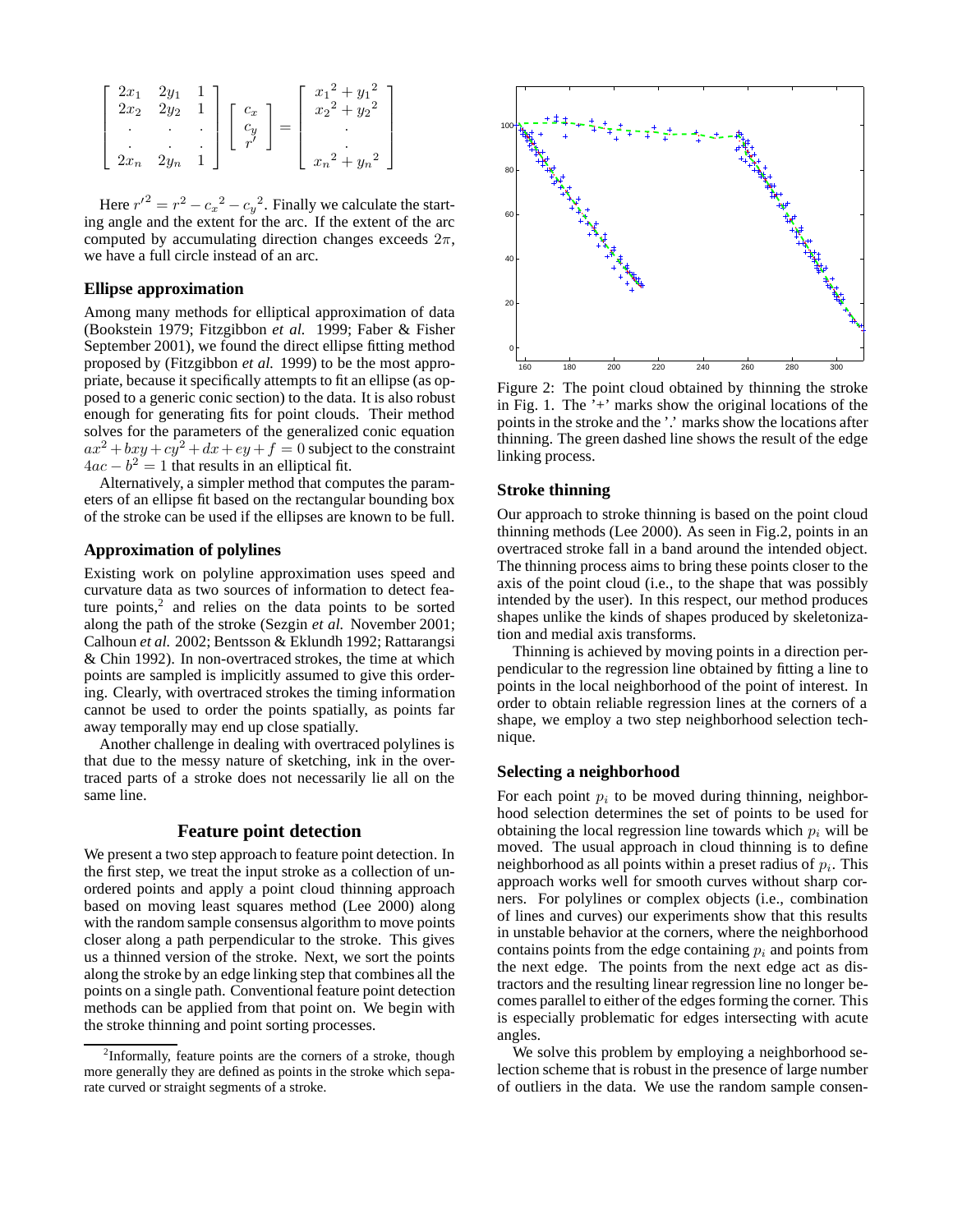sus algorithm (Fischler & Bolles 1981) to select a subset of points within a radius of  $p_i$  that roughly lie on the same line. We compute the linear regression line using these points. Then  $p_i$  is moved perpendicular to the regression line. After thinning, points less than a pixel apart are merged in a greedy fashion to reduce the number of points.

## **Edge linking**

After the point cloud is thinned, we connect individual points to obtain a chain of points for the whole stroke. Although there are many solutions to this problem in the literature, we take a two step greedy approach. In the first step, we connect each point to its closest neighbor. This gives us a list of edges. We connect these edges starting with the ones that have their end-points closest, obtaining longer point chains. We continue this process until we are left with a single chain linking all the points together.

The described thinning method also applies to complex objects (i.e., combination of straight and curved segments). Once the stroke is thinned and points are sorted, the corners (and the curved portions where applicable) of the resulting approximation can be detected using any curvature based shape approximation method (Sezgin & Davis 2004b; Sezgin *et al.* November 2001).

### **Evaluation**

We conducted a preliminary experiment running our algorithms on overtraced stroke data collected from 8 users using an Acer c110 Tablet PC. Although the data was collected out of context, it served to be useful in detecting some of the strengths and weaknesses of our approach.

We collected test data by asking each of the 8 users to draw 5 overtraced examples of lines, circular arcs, circles, ellipses, non-intersecting polylines and complex objects. In each case, we visually compared the generated approximations to the shapes originally intended by the users. For the stroke thinning method, we used a neighborhood radius of 20 pixels.

For primitive types where we could obtain direct least squares fits (i.e., lines, arcs, circles and ellipses), in all cases the computed approximations were in accordance with what each user was asked to draw. This is an indication of the robustness of direct fit methods.

The performance of our approach for polylines and complex shapes was also promising. For the majority of the strokes, the thinning operation yielded the expected result of aligning all the stroke points on a thin path. In a relatively small number of cases (10% of the polylines and 12.5% of the complex objects) the thinning operation failed to align points. This caused the edge linking step to produce incorrect approximations. Fig.3 shows an example where this occurs. After thinning Fig.3-a, we obtain the set of points shown in Fig.3-b. As seen in Fig.3-b the thinned points on the upper (negatively sloped) portion of the stroke don't lie on the same line.

This sort of behavior occurs when ink in a single segment of the stroke lies on two distinct clusters, and the radius constant used for neighborhood computation fails to group points in these clusters together.



d. Original positions connected with lines of uniform thickness.

Figure 3: